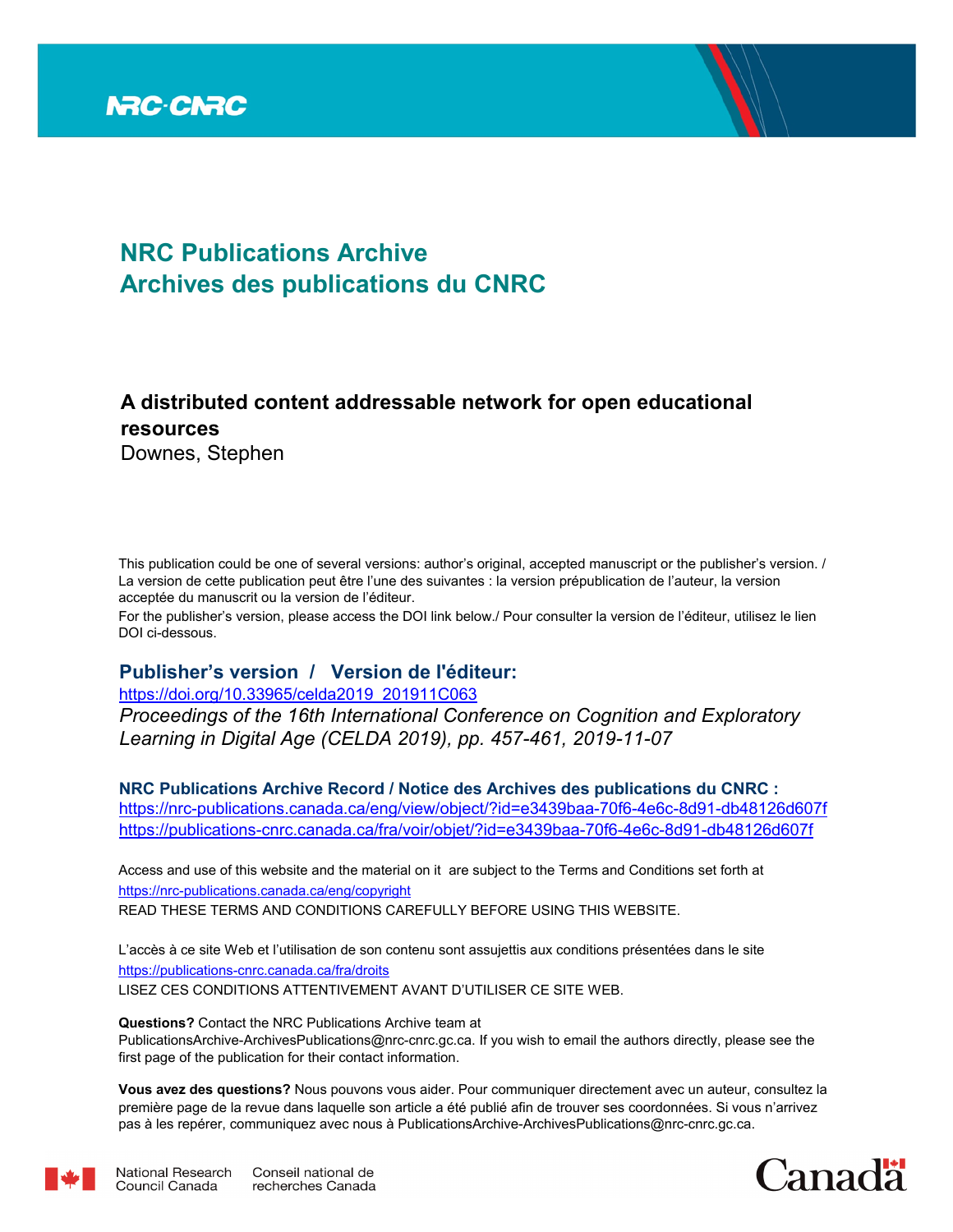# **A DISTRIBUTED CONTENT ADDRESSABLE NETWORK FOR OPEN EDUCATIONAL RESOURCES**

Stephen Downes *National Research Council Canada, Ottawa, Ontario, Canada*

#### **ABSTRACT**

We introduce Content Addressable Resources for Education (CARE) as a method for addressing issues of scale, access, management and distribution that currently exist for open educational resources (OER) as they are currently developed in higher education. CARE is based on the concept of the distributed web (dweb) and, using (for example) the Interplanetary File System (IPFS) provides a means to distributed OER in such a way that they cannot be blocked or paywalled, can be associated with each other (for example, as links in a single site, or as newer versions of existing resources) creating what is essentially an open resource graph (ORG), and when accessed through applications such as Beaker Browser, can be cloned and edited by any user to create and share new resources.

#### **KEYWORDS**

Open Educational Resources, Distributed Web, Dat, Interplanetary File System, Open Resource Graph, Content-based Addressing

### **1. INTRODUCTION**

The distributed web potentially solves issues proponents of decentralization have long sought to address. One challenge is traffic, which overloads a single server. A second issue is latency, or the lag created by accessing resources half a world away. Additionally, some resources may be subject to national policies creating the need to differentiate access. And finally, if the centralized source is unavailable for some reason, then access for the entire world is disrupted.

For the World Wide Web, many of these challenges are addressed with Content Distribution Networks (CDN). (Benghozi & Simon, 2016) In essence, a CDN creates a local version of a website in different geographical regions. When a person in that region requests a resource, they are served a copy of the resource from the local server, rather than the original from a server much further away. This reduces traffic on the home server and makes access faster for the end user. Companies such as Cloudflare and Akamai now serve as much as half the content traffic on the internet (yet they are almost invisible to end-users).

The solution proposed by advocates of the distributed web is in many respects very similar. Content is stored on multiple servers. And when a web user requests that content, it is served from the nearest server. In the distributed web, however, rather than belonging to a company such as Akamai, these servers are individual users' computers. This model, called the peer-to-peer web, has a history of continuous development including services such as Napster, Gnutella, Tor and BitTorrent. (Troncoso, Isaakidis, Danezis & Halpin, Harry, 2017) These are called 'peers' and the system as a whole is called a 'peer-to-peer' (P2P) network.

More recently, a set of proposals called "Web3" (corresponding to a JavaScript library called Web3.js) (Stark, 2018) applies methods of chaining encrypted data structures to create what may be characterized as a "stateful" distributed web. "The ability to easily and efficiently transfer value P2P is at the heart of finance and efficient markets. If you can't hold state in the Internet, you can't transfer value without centralized institutions acting as clearing entities." (Voshmgir, 2018). Beyond obvious applications such as distributed token networks such as Bitcoin or Ethereum, Web3 may offer a response to the issues of centralization and commercialization afflicting OER.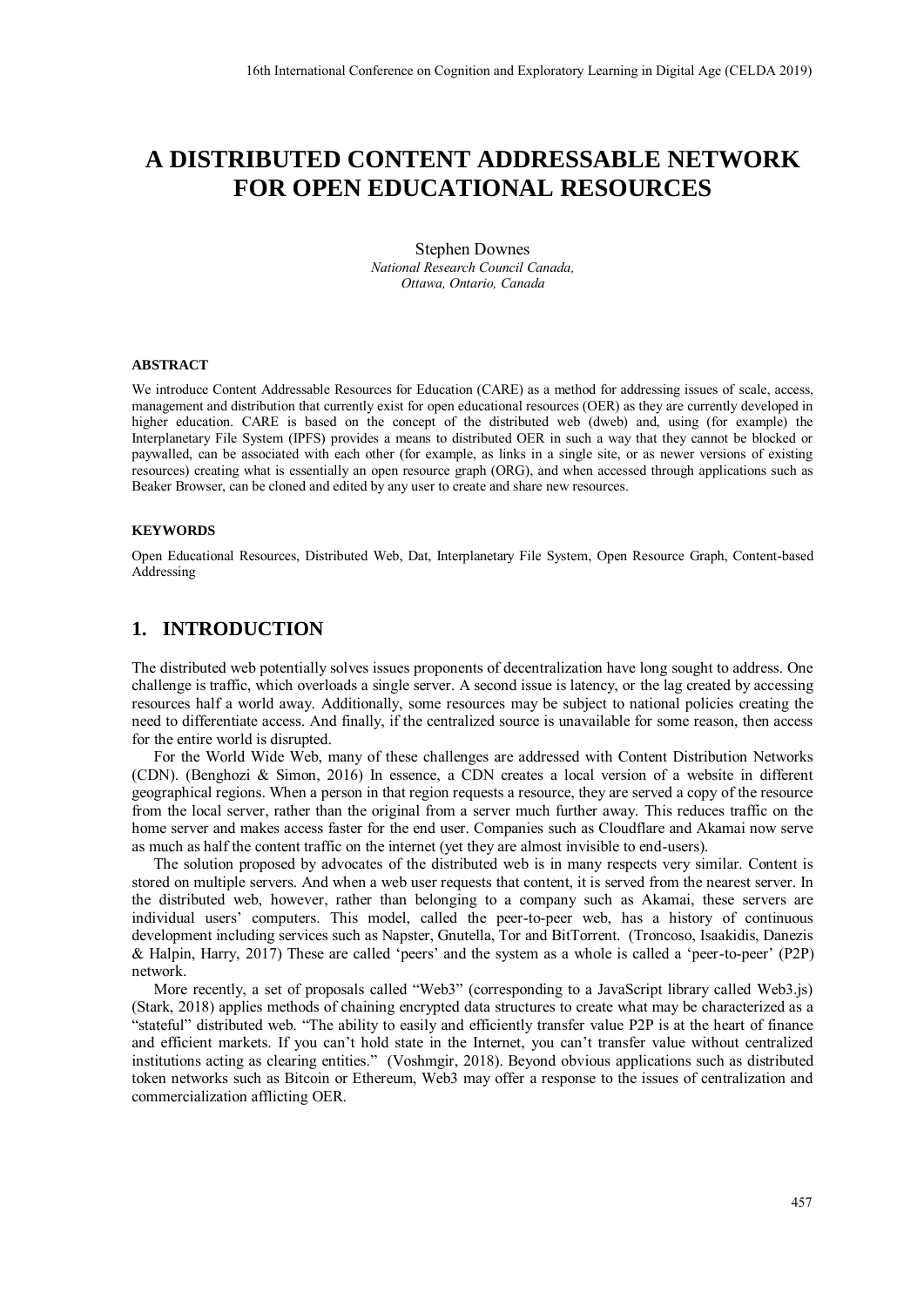# **2. CONTENT ADDRESSABLE RESOURCES FOR EDUCATION**

### **2.1 Open Web and Open Educational Resources**

The open internet began as email lists and Usenet groups. It grew through blogs and personal websites, from humble personal pages to sprawling websites such as Wikipedia. The open internet thrived in the age of social networks, online classrooms, and massive open online courses. When we think of the internet, we usually think of the internet as 'open', and this openness is most often found in the form of open resources.

The philosophy of 'open' that characterized the early internet was also reflected in the concept of open education. "Open education is a philosophy about the way people should produce, share, and build on knowledge. Proponents of open education believe everyone in the world should have access to high-quality educational experiences and resources, and they work to eliminate barriers to this goal." (opensource.com; Colpaert, 2018) This access is often supported by means of Open Educational Resources.

Open Educational Resources (OER) are teaching, learning and research materials that reside in the public domain or have been released under an open license that permits no-cost access, use, adaptation and redistribution by others with no or limited restrictions. (UNESCO, 2002) There is a large base of literature and practice associated with OER. (Weller, 2016) Numerous repositories containing OER have been developed. (Atenas & Havemann, 2013).

### **2.2 Challenges to Open Educational Resources**

In today's internet, however, we see companies and institutions pushing back against openness. Proprietors of copyright content such as music, videos, articles and research publications have demanded that internet services block access to free copies of this content, and that they require payment for access to these resources. (Aversa, Hervas-Drane & Evenou, 2019) In addition, content owners and vendors began making money through advertisements. Both subscription-based and advertising-based models encouraged the growth of technology that herded users into content silos and that tracked and analyzed their behaviour. (Papadopoulos, Snyder & Livshits, 2019).

The challenges faced by the open web are reflected in the challenges faced by OER. For example, providers of massive open online courses (MOOCs) have begun to create barriers, charging first for certification and then for access to content itself. (Shah, 2017) In the world of OER the same thing happened with open textbook publisher Flat World Knowledge started charging for access. (Lederman, 2012) The temptation to monetize OER is always present for centralized services like Open Stax, Alison, Top Hat and Lumen Learning. (Aspesi, et.al., 2019)

By dint of subscription fees, value-added services, or advertising and surveillance, these services must contemplate one business model after another based on enclosing open content and requiring some form of authentication to access. And as David Bollier says, the enclosure of open content is one of the greatest threats to the internet. "Enclosure is about dispossession. It privatizes and commodifies resources that belong to a community or to everyone, and dismantles a commons-based culture." (Bollier, 2011).

The practical application of OER in education today faces numerous challenges, a number of which were described by Sukaina Walji and Cheryl Hodgkinson-Williams (Walju & Hodgkinson-Williams, 2018).

- While OER are being created, we are seeing limited re-use, and almost no adaptation to create new or localized resources
- Licensing remains a mystery to many people, and there isn't clarity about what license to use, how to license, or even whether certain licenses are actually OER
- It is not easy to create and upload OER to repositories, nor is it easy to use OER in the context of a course or the creation of course materials.
- Models for support and sustainability of OER remain elusive, and projects continue to depend on uncertain sources such as institutional funding, foundations and national or international bodies. Additional problems exist, for example:
- OER remain hard to discover; there isn't a good way to search for OER, and learning object metadata (LOM) is difficult to use, and didn't actually facilitate discovery
- Individual OER often lacked educational support materials such as quizzes, assignment banks, or other materials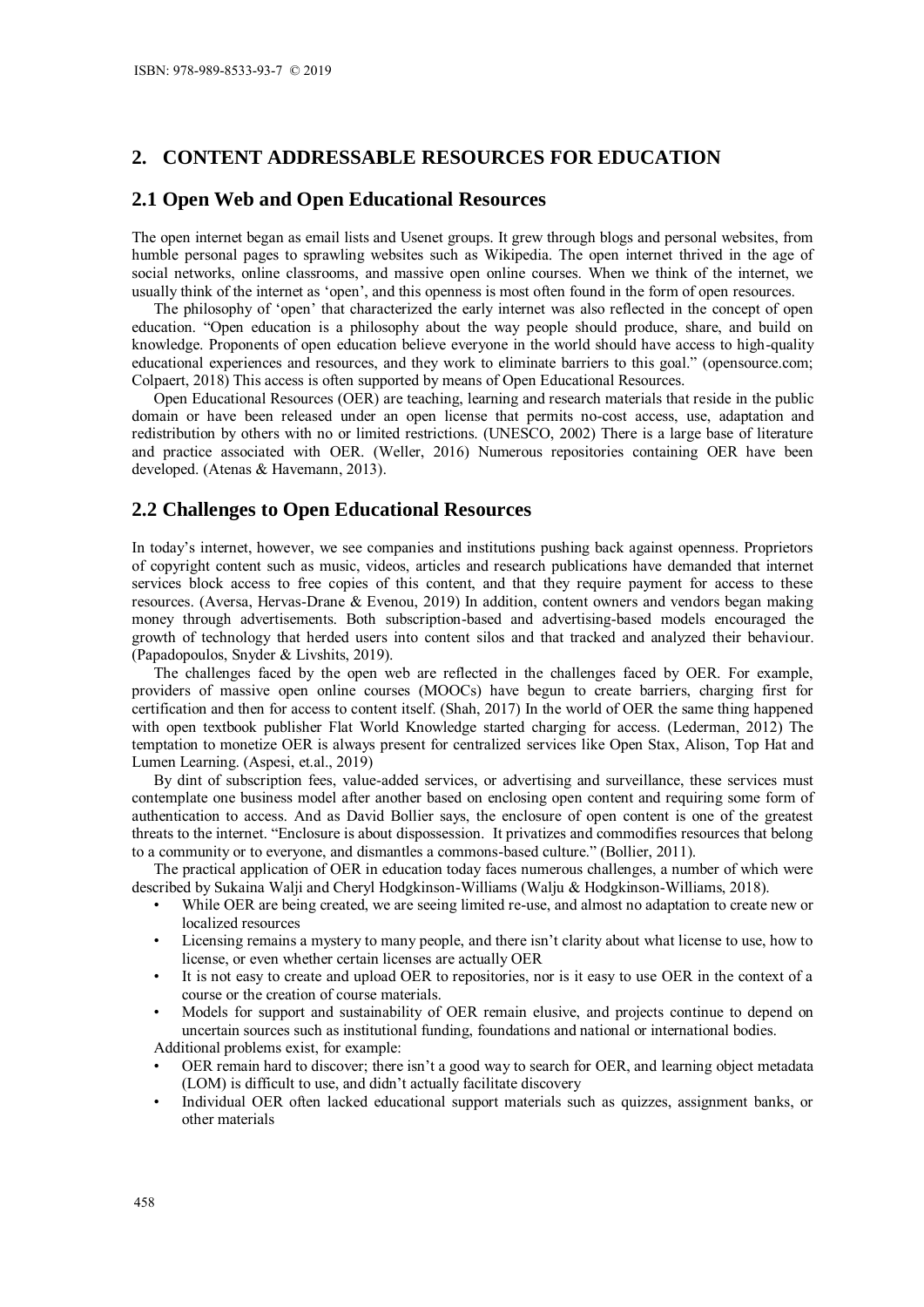There is no mechanism for ensuring the quality of OER or the appropriateness of OER in a given educational context.

As Tim Berners-Lee wrote recently, "for all the good we've achieved, the web has evolved into an engine of inequity and division; swayed by powerful forces who use it for their own agendas." (Berners-Lee, 2018) His own project, Solid, is a tentative first step toward re-decentralizing that new web.

### **2.3 Content Addressing**

One major difference between the traditional World Wide Web and Web3 lies in how these resources are addressed. On the traditional web and in CDNs, we use the location of a resource. The URL corresponds to an IP address (for example, http://www.downes.ca corresponds to 167.99.39.236) and to retrieve a resource, the browser sends a request to that address. However, in the distributed web we use content-based addressing. In essence, we search for resources based on what it is rather than where it is.

The content of a resource (whether it's text, a web page, an image, whatever) is used as input to a hash algorithm that produces a scrambled string of characters - the hash - of the resource. Depending on the algorithm and the length of the hash produced, each hash is an essentially unique identifier for that resource. So instead of using a URL to request a resource, we use this unique identifier. (Sicilia, Sánchez-Alonso & Barriocanal, 2016). A peer sends a request to the closest peer, which either sends us the resource, or passes the request along to more peers. A content receiver can verify fidelity by using the hash algorithm to ensure the hash of the content received is the same as the hash of the content that was requested.

One significant current project implementing such a protocol is called Dweb (for 'distributed web' or 'decentralized web'). (Ayala, 2018) It's being called the next big step for the World Wide Web. The Dweb is based on the dat protocol, (https://www.datprotocol.com/) which is essentially a mechanism for finding and distributing content-addressable resources by their hash. We may see more and more resources with addresses like this in the future:

dat://502bdf152d00a35f9785f78d107b9037b5eca9354bcf593e7b4995f9be97a614/

This address is in fact the dat:// address for the first Content Addressable Resource for Education (CARE). If you access this resource using a peer-to-peer Dweb application you will find a set of pages containing the National Research Council's Vision and Principles statement (in both official languages, set to photos I took myself). CARE, along with the associated concepts of CARE Packages and CARENet, is a new type of Open Educational Resource.

#### **2.4 Peer Applications**

In order to participate in the distributed web, it is necessary to have a peer application. This is an application that runs on your computer and communicates with other nodes in a P2P network to share resources. One such application is the Beaker Browser. The browser allows users to explore Dweb resources, 'clone' those resources locally, and create or edit new resources. Beaker manages Dweb functionality like creating hashes and chaining resources together. (Robinson, Hand, Madsen, Buus & McKelvey, 2018).

Beaker also helps users with a dat name service. Hash addresses (like the one above) are long and difficult to remember. A name service allows us to associate a simple string with a hash address (in exactly the same way the Domain Name Service (DNS) associates URLs with IP addresses). So an address in Beaker might look like this: dat://enoki.site/ For more Dweb resources open a Beaker browser to this website: dat://taravancil.com/explore-the-p2p-web.md

The dat:// protocol is only one of a number of current projects based on creating a content-addressable distributed web. One of the other major initiatives is called the blockchain. In the case of the blockchain, the resources in question are entries in financial ledgers. Another initiative, Git (with services based on the protocol like GitHub and GitLab), chains resources in different versions or branches of a software development project. An ambitious project to bring all these under a single umbrella is called the Interplanetary File System (IPFS) along with the associated project, Inter Planetary Linked Data (IPLD).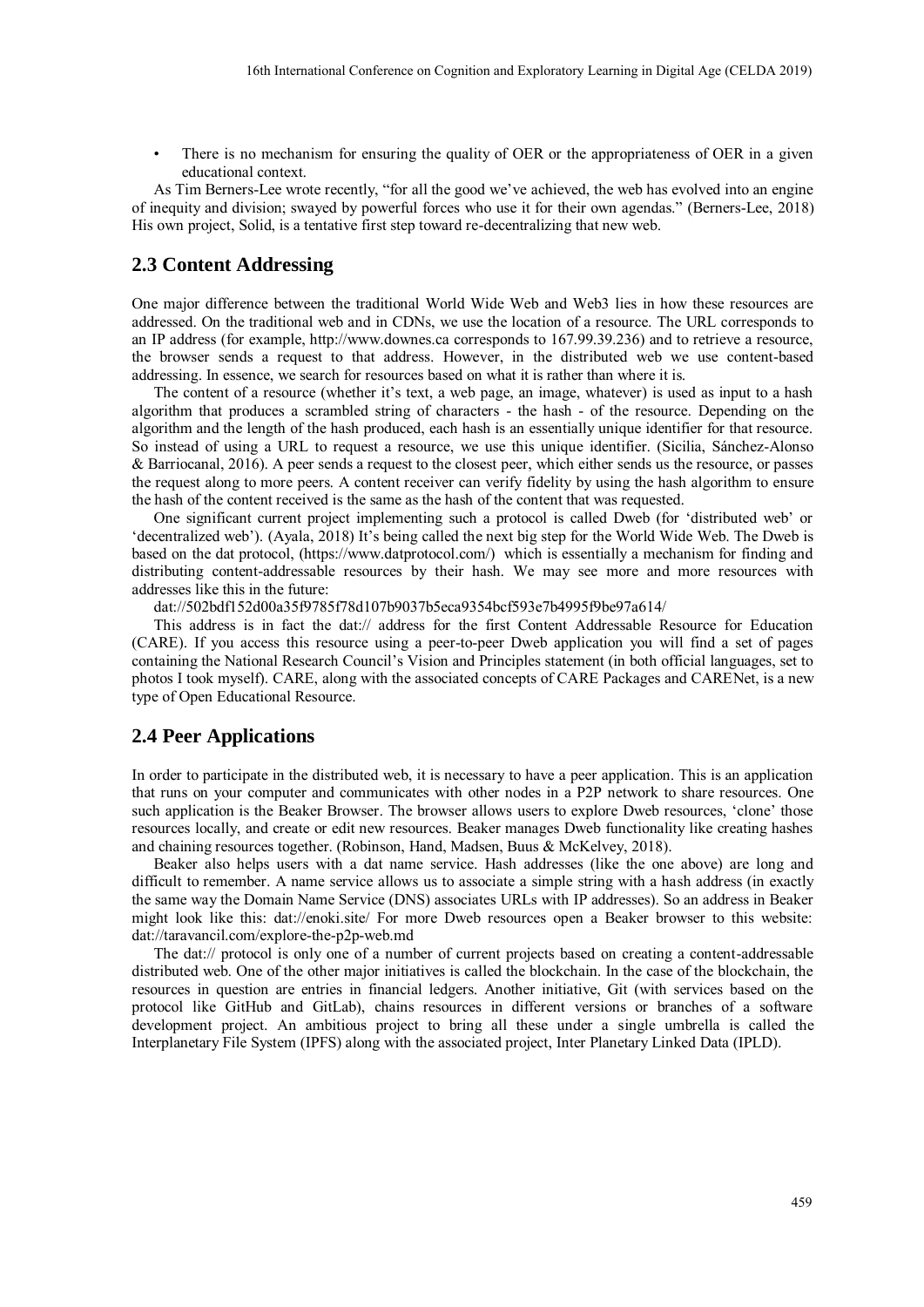## **2.5 Content Addressable Resources for Education**

Content Addressable Resources for Education (CARE) is proposed as a new medium for free and open learning resources, essentially replacing OER as it exists today. The differences will be as follows:

- Because CARE are content-addressable, they are stored and access in the web as a whole, rather than in a specific location, and hence cannot be blocked or paywalled
- As part of the distributed web, CARE are also associated with each other (for example, as links in a single site, or as newer versions of existing resources) creating what is essentially an Open Resource Graph (ORG).
- Accessed through applications such as Beaker Browser, CARE can be cloned and edited by any user to create and share new resources.

While we have seen more traditional contents, such as books, media and music, being distributed through IPFS and Dweb, it is important to underline that CARE consist not only of educational content, but interactive applications and service interfaces as well.

As demonstrated in Figure 1, a high-level overview of CARE, resources are uploaded into IPFS, where they receive a content-based address. This address is stored on an Ethereum blockchain. In order to upload, retrieve, view and edit OER, an application similar to Beaker is employed, using IPFS and Web3 Javascript libraries (this application will be demonstrated at the conference).



Figure 1. Content Addressable Resources for Education network diagram

# **3. CONCLUSION**

In our work thus far, we have found the distributed web is very much in flux and that practical applications will depend on the resolution of some significant issues. Among them are:

- Speed though the distributed web can be very fast, in practice, it often isn't, partially because of the time it takes to locate individual content-addressed content, and partially because upload speeds can be very slow for average users. In response, many people look to the cloud to host Dweb or IPFS nodes.
- Ease of Use while it may seem that creating and sharing a web resource using Beaker or IPFS should be easy, in practice (as E-Learning 3.0 participants experienced first-hand) it can be daunting, especially since applications don't always work and guides are minimal.